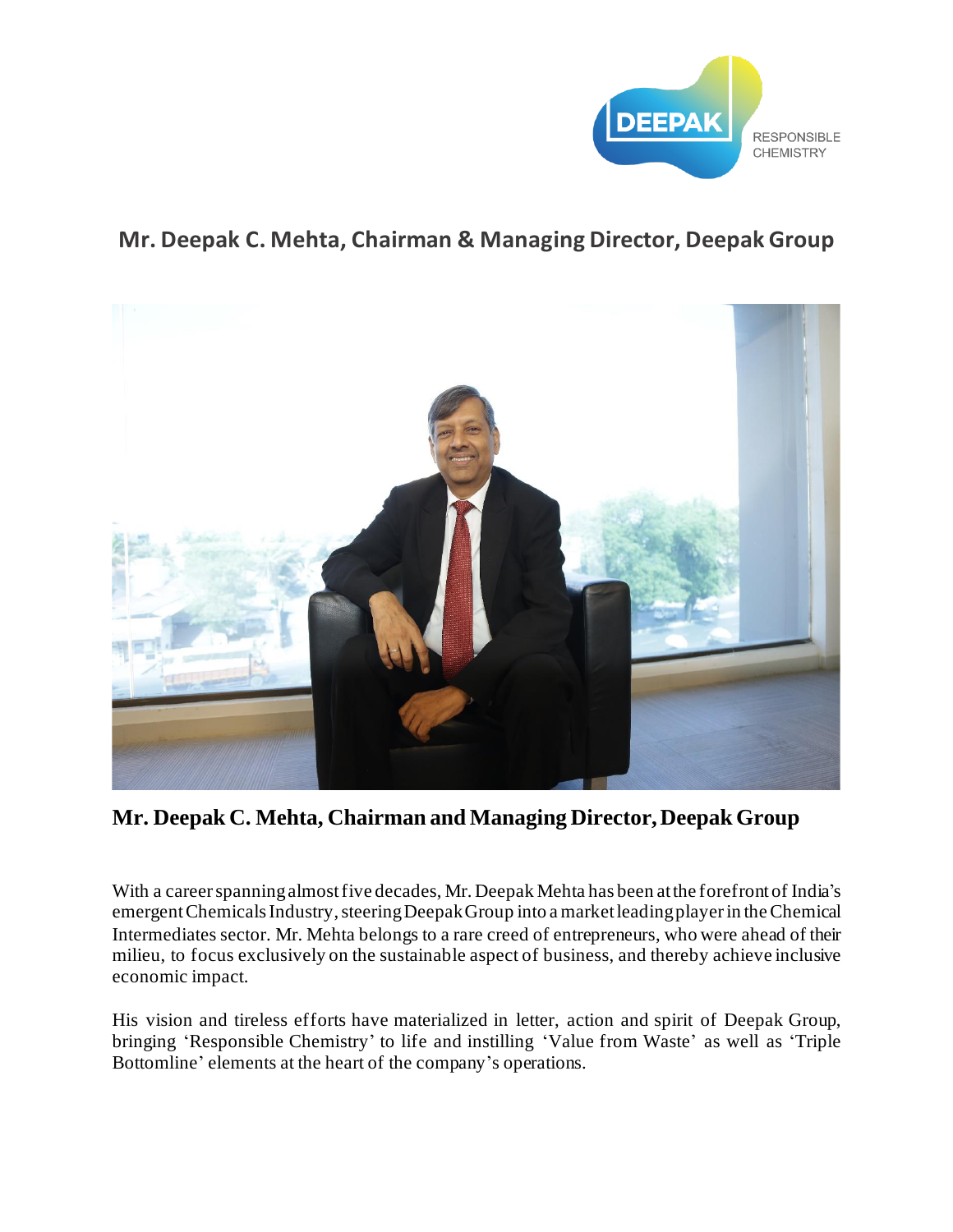

Under his auspicious leadership, Deepak Group has undergone revolutionary expansion & strategic diversification, foraying new products and segments, augmenting existing capabilities and an ever-increasing geographic penetration, both international & pan national. Today, Deepak Group is a recognized leader in across Basics, Fine & Special Chemicals & Performance Products alike, with marquee customers across 30 countries spanning every continent on the globe.

Under his stewardship, Deepak Group has commissioned India's largest Phenol-Acetone plant, in Dahej, Gujarat, a state-of-the-art facility with IoT-enabled systems and cutting-edge green technology that have earned it the title of being the lowest thermal footprint facility in the world.

With Mr. Deepak Mehta, at helm, the company embraced 'Make in India' for the world and 'Atmanirbhar Bharat' by gaining scalability from its state-of-the-art manufacturing processes, creating a brand that evokes trust. In 2020, Deepak Group received the prestigious Forbes Asia Best Under Billion Top 200 Award, highlighting its consistent growth over the decades.

Apart from his active entrepreneurial engagements, Mr. Mehta is a trustee at the Deepak Foundation, a philanthropic initiative, dedicated to improving the quality of life for the underprivileged and the needy. The Foundation is committed to improving life expectancy among women and children, who do not have access to basic medical facilities.

He is also associated with the BAIF Development Research Foundation, a not-for-profit organisation dedicated to empowering and transforming lives in rural India. An avid animal-lover, Mr. Mehta is also a part of Vadodara Society for Prevention of Cruelty to Animals (VSPCA). He is a Member of the Board at GSFC University, and an Ex-Chairman at the Society for Village Development in Petrochemicals Area (SVADES).

Mr. Mehta is deeply passionate about the development of India's industrial prowess. He has regularly chaired & steered committees at industry fora, fervently striving to propel the nation, on a global leadership stage. He is currently the Chairman of Gujarat State Council at the Federation of Indian Chambers of Commerce and Industry ('FICCI'). He is also the Chairman of National Chemicals Committee-FICCI, and the Sector Skills Council, FICCI.

He has served as a President at the Indian Chemicals Council (ICC) and been a member of 'Task Force on Chemicals Industry' constituted by the Government of India, to increase the competitiveness of India's Chemical Industry.

In 2020, Mr. Deepak Mehta, was chosen, as the Entrepreneur of the Year (EOY), by EY. In the same year he was also selected among one of India Inc.'s top CEOs in the Chemical Sector for 2020. Mr. Mehta was born on December 12, 1956.